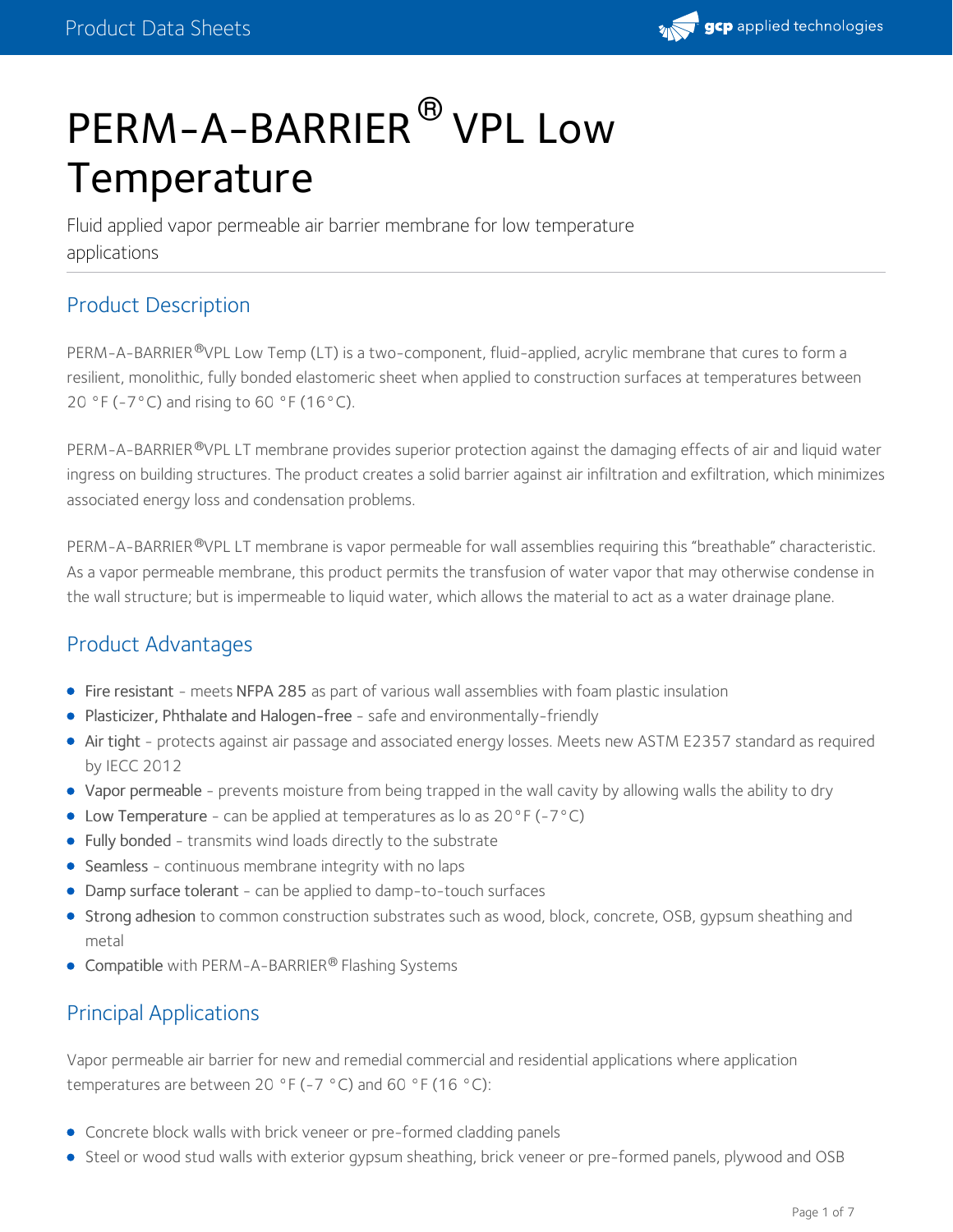

## System Components

- PERM-A-BARRIER® VPL LT Part A Same material as PERM-A-BARRIER® VPL, acrylic-based air barrier material for vertical applications
- <code>PERM-A-BARRIER®</code> <code>VPL</code> LT <code>Part B</code> flammable, solvent component that is mixed with <code>PERM-A-BARRIER®</code> <code>VPL</code> LT <code></code> Part A for low temperature applications
- S100 Sealant one part neutral curing, ultra low modulus silicone sealant for detailing and joint treatments
- BITUTHENE<sup>®</sup> Liquid Membrane for details and terminations
- PERM-A-BARRIER® Wall Flashing heavy duty fully-adhered membrane for through-wall flashing detailing
- PERM-A-BARRIER® Detail Membrane flexible, fully-adhered membrane for detail flashing areas
- PERM-A-BARRIER® Aluminum Flashing flexible, aluminum faced, fully-adhered membrane for detail flashing areas

#### Installation

#### Safety

PERM-A-BARRIER®VPL LT membrane is a two-component product consisting of PERM-A-BARRIER®VPL LT Part A and PERM-A-BARRIER®VPL LT Part B, which is a flammable, solvent-based material. The Volatile Organic Compound (VOC) content of the mixed product as applied, is equal to 71.1 g/L.

Refer to product label and Safety Data Sheet before use. All users should acquaint themselves with this information prior to working with the material. Carefully read detailed precaution statements on the product labels and SDS before use.

SDSs can be obtained from our web site at gcpat.com or by contacting us toll free at 866-333-3SBM (3726).

#### Surface Preparation

All surfaces must be sound and free from spalled areas, loose aggregate, loose nails or screws, sharp protrusions or other matter that will hinder the adhesion or regularity of the membrane installation. The surface must also be free from frost, dirt, grease, oil or other contaminants. Clean loose dust and dirt from the surface by brushing or wiping with a clean, dry cloth.

#### Concrete and Other Monolithic Cementitious Surfaces

Surface irregularities greater than 1/4 in. (6 mm) across and/or 1/8 in. (3 mm) in depth should be pre-treated with Bituthene®Liquid Membrane or repaired with a lean mortar mix or nonshrinking grout. Remove concrete form lines and any high spots greater than 1/8 in. (3 mm) in height to ensure uniform surface. On highly dusty or porous substrates it may be necessary to apply a scratch coat of PERM-A-BARRIER®VPL membrane prior to spraying to full thickness.

PERM-A-BARRIER®VPL membrane may be applied to green (minimum 3 day cure time) concrete or over damp totouch surfaces Remove any visible water prior to application.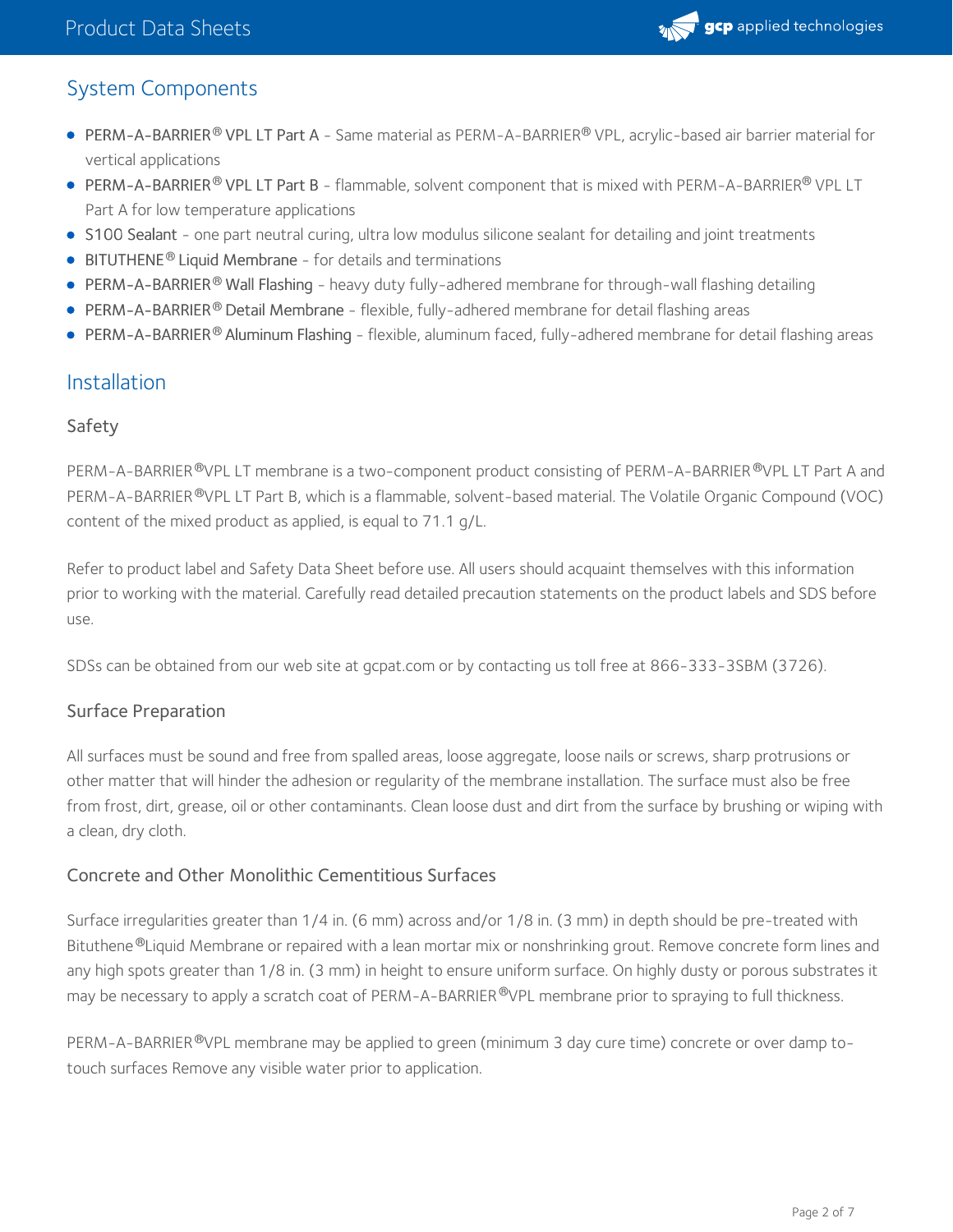

#### Concrete Masonry Units (CMU)

The CMU surface should be smooth and free from projections. Strike all mortar joints full and flush to the face of the concrete block. Fill all voids and holes, particularly at the mortar joints, with a lean mortar mix or nonshrinking grout. Alternatively, a parge coat (typically one part cement to three parts sand) may be used over the entire surface.

#### Exterior Sheathing Panels

PERM-A-BARRIER <sup>®</sup>VPL LT membrane may be applied directly to exterior sheathing panels such as exterior drywall, plywood and oriented strand board (OSB) and glass faced wall boards. To avoid deflection at the panel joints, fasten corners and edges with appropriate screws. Fasteners should be driven flush with the panel surface (not counter sunk) and into the framing system in accordance with the manufacturers recommendations. Completely fill the sheathing joint with S100 Sealant. Then install a scratch coat (approx. 15-30 mils) of the sealant with a margin trowel or similar onto the face of the sheathing approximately 1 in. (25 mm) on each side of the sheathing joint, ensuring the edges are tapered to prevent shadowing of the spray application. Once the sealant is tack free, the PERM-A-BARRIER®VPL LT membrane may be applied.



#### **Detailing**

Detailing should be completed prior to applying the full coverage of PERM-A-BARRIER®VPL LT membrane. The field application should completely cover the detail areas to provide a continuous membrane.

For a complete description and instructions on individual details, consult the separate detail sheets found on our web site at gcpat.com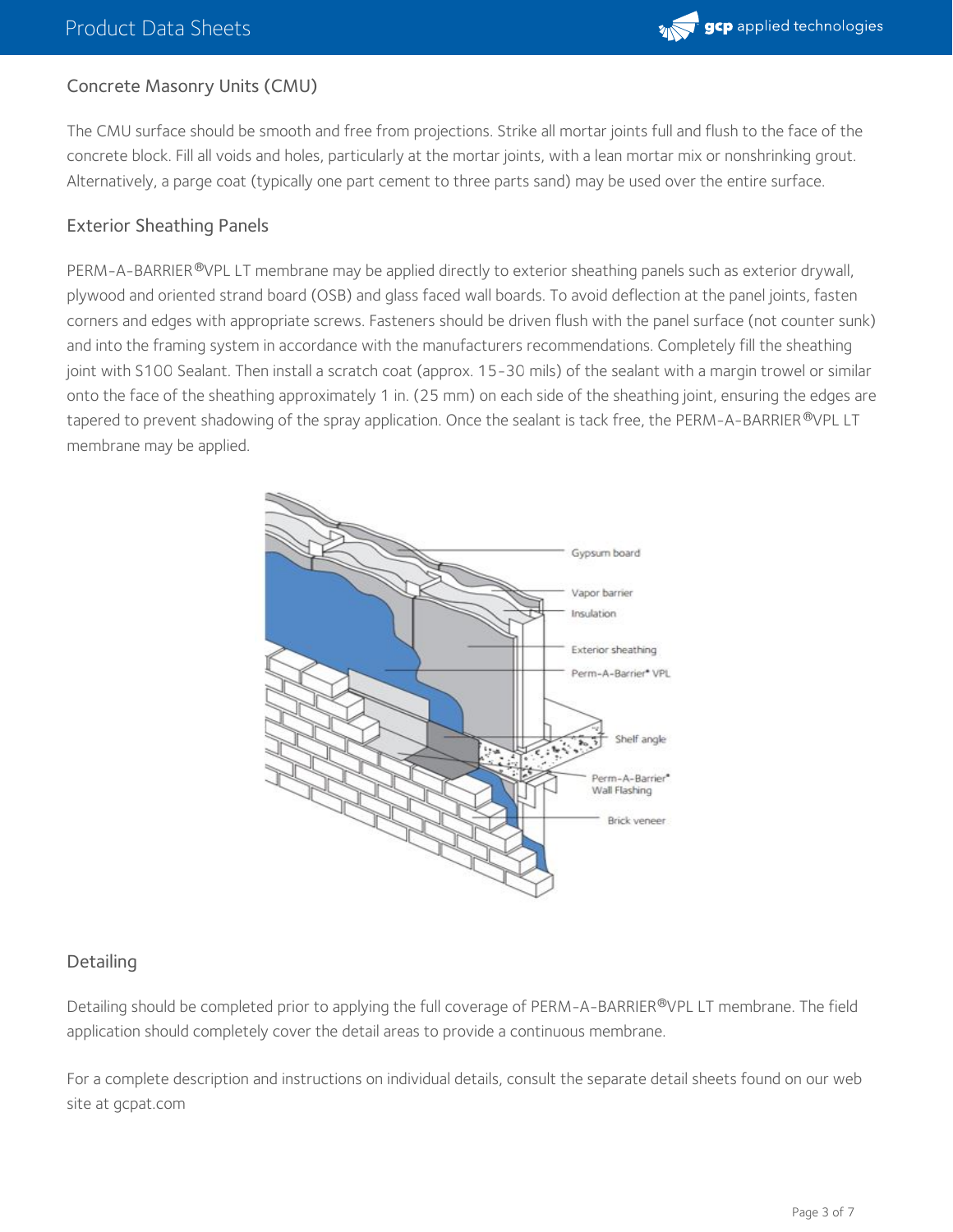

Transitions to beams, columns, window and door frames, etc. should be made with a strip of PERM-A-BARRIER®Detail Membrane, PERM-A-BARRIER ®Aluminum Flashing or PERM-A-BARRIER ®Wall Flashing product. Only PERM-A-BARRIER ®Wall Flashing membrane can be used for through wall flashing applications or under masonry units. Optimum adhesion will be achieved when the membrane or flashing is lapped onto the cured PERM-A-BARRIER ®VPL LT product. As soon as the product is cured (approximately 24 hrs after application at 50% R.H, 32 °F), it is ready to accept selfadhered membranes or flashings.

A minimum 6 in. (150 mm) wide strip of PERM-A-BARRIER®Detail Membrane, PERM-A-BARRIER®Aluminum Flashing or PERM-A-BARRIER®Wall Flashing product should be installed and centered over all outside corners ensuring that all horizontal laps shed water.

Installation of the self-adhered flashing at corners may be installed prior to the PERM-A-BARRIER®VPL LT application in accordance with the applicable data sheet and installation instructions or after the <code>PERM-A-BARRIER®VPL</code> LT  $\,$ product has cured. Avoid installing S100 Sealant under self-adhered flashing. Best practice would be to install corner flashing prior to detailing exterior sheathing joints with S100 Sealant.

Any gaps around penetrations should be grouted solid or caulked with BITUTHENE®Liquid Membrane or a polyurethane sealant prior to the PERM-A-BARRIER ®VPL LT application. Refer to GCP standard penetration detail for PERM-A-BARRIER ®VPL.

#### Membrane Application

PERM-A-BARRIER®VPL LT Part A (4 gallon) and PERM-A-BARRIER®VPL LT Part B (0.5 gallon) products must be mixed together prior to product application. It is recommended that the two components be mixed thoroughly for 5–10 minutes to ensure proper dispersion. It is recommended that mixing equipment be intrinsically safe.

PERM-A-BARRIER®VPL LT product can be installed through a spray application. It is recommended that pumping equipment be intrinsically safe. It may be applied by roller, however spray application is the preferred method. If applying the product by roller, multiple material passes may be necessary to ensure that the required wet thickness is achieved.

Refer to equipment manufacturer's instructions for handling flammable and combustible materials. Follow OSHA bonding and grounding procedures for flammable and combustible materials.

Contact GCP for further details of local applicators, application techniques and spray equipment.

Application Temperature - PERM-A-BARRIER®VPL LT membrane has the ability to be sprayed or rolled at temperatures as low as 20 °F (-7 °C) provided there is no frost or condensation on the substrate. The temperature must remain above 20°F (-7 °C) until the product completely dries.

#### Thickness Control

Application thickness is controlled in vertical applications by marking the area and spot-checking the thickness with a wet film thickness gauge. Swipe marks on the surface of the PERM-A-BARRIER®VPL LT membrane are acceptable as long as the minimum thickness is maintained.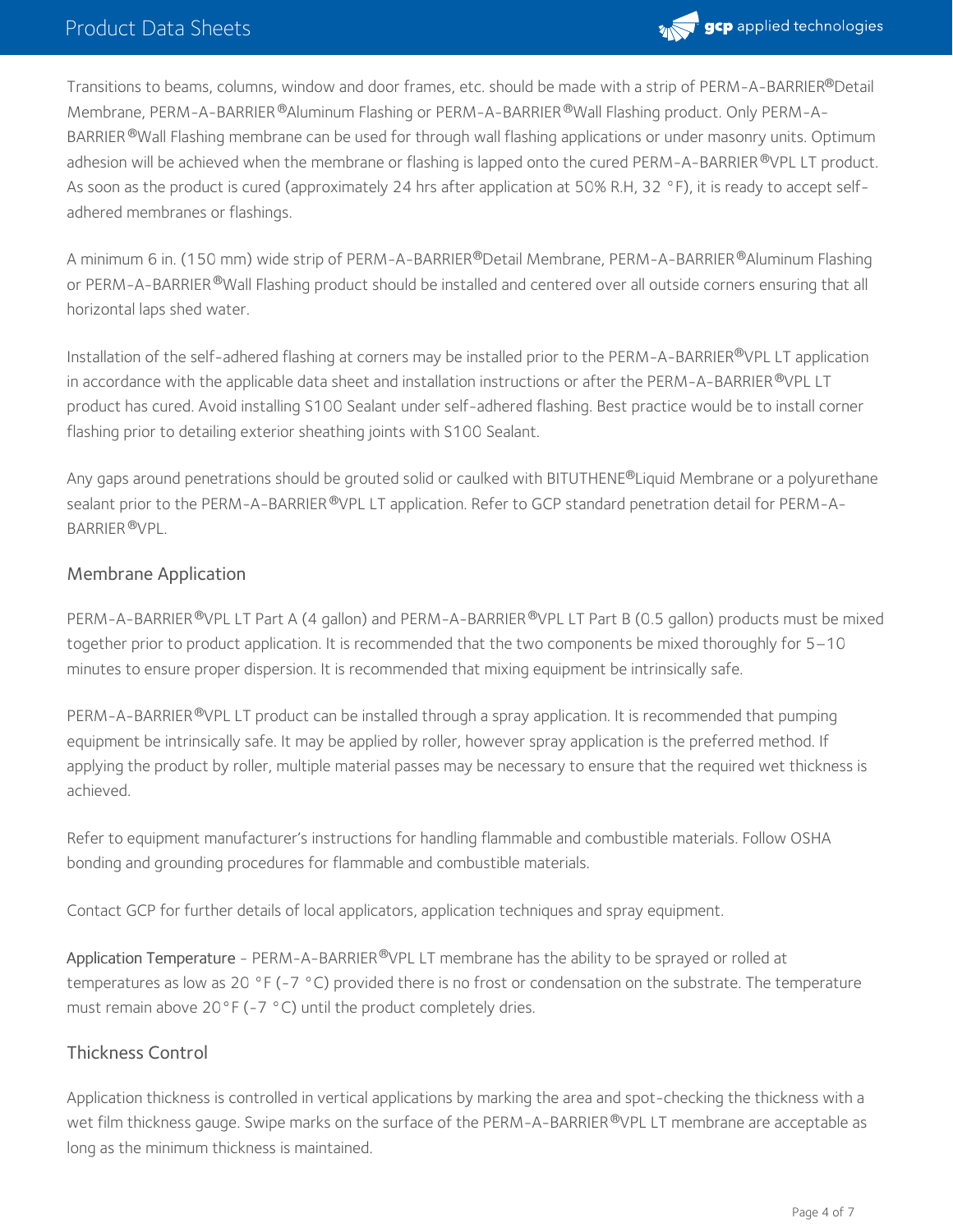

#### Drying

PERM-A-BARRIER®VPL LT membrane is dry to touch and can be overcoated within 4 hours under normal conditions (50% R.H, 32 °F). The product dries through in 24 hours at normal conditions (50% R.H, 32 °F). Drying and skinning times may vary depending on temperature, humidity and surface conditions.

#### Coverage Rates

PERM-A-BARRIER®VPL LT product is typically applied at a minimum thickness of 68 mils wet. The theoretical coverage rate (not including waste) at a thickness of 68 mils is approximately 23.6 ft<sup>2</sup>/gal to reach a 40 mil dry thickness.

Coverage may vary depending on application technique and may be reduced over rough and uneven substrates. The applicator goal should be a continuous membrane at a thickness of 68 mils wet, adjust coverage rate accordingly.

#### Application of Insulation and Finishes

PERM-A-BARRIER®VPL LT product is not suitable for permanent exposure. Insulation boards may be installed after it has fully cured. If the insulation or exterior finish cannot be applied within 6 months of the PERM-A-BARRIER®VPL LT application, some form of temporary protection (such as tarpaulins) should be used to protect the product from the effects of sunlight. Installation of insulation boards can be accomplished by using compatible mechanical fasteners or, solvent free insulation adhesive.

## **Cleaning**

Tools and equipment are most effectively cleaned with using a dish soap mix of 1 oz/per gallon water.(i.e. Dawn®Ultra-2x Active Suds). This method works before material is cured. Mineral Spirits can be used on cured material on tools to remove. Flush system before its used to remove the light oil which was left from factory testing. <code>PERM-A-BARRIER</code>  $^\circ$ NPL is a water base product, so soapy water mix to prime pump is best (1-2 gallons). For short shutdown periods, material can remain in equipment and delivery lines. Material should not be left in system for any period of time if temperatures are expected to drop below 40 °F (4 °C). Normal flushing of system use soapy mix until clear/clean mix is observed (stored at 40 °F or above).

\*\* Long-term storage, after system has been cleaned with soapy water mix several options can be used. Grace Flushing oil, Graco®– Pump Armor™, Titan™–LS–10 Liquid Shield™ Plus or Mineral Spirits can be pumped through system. Be sure to always pump soapy water mix prior to priming system with <code>PERM-A-BARRIER@VPL</code> LT.

## Storage and Handling

PERM-A-BARRIER®VPL LT Part A product should be stored under cover in original sealed containers above 40 °F (4 °C) and below 90 °F (35 °C). The shelf life is 9 months in unopened containers.

PERM-A-BARRIER®VPL LT Part B product should be stored under cover in original sealed containers above 20 °F (-7 °C) and below 70 °F (21 °C). The shelf life is 9 months in unopened containers.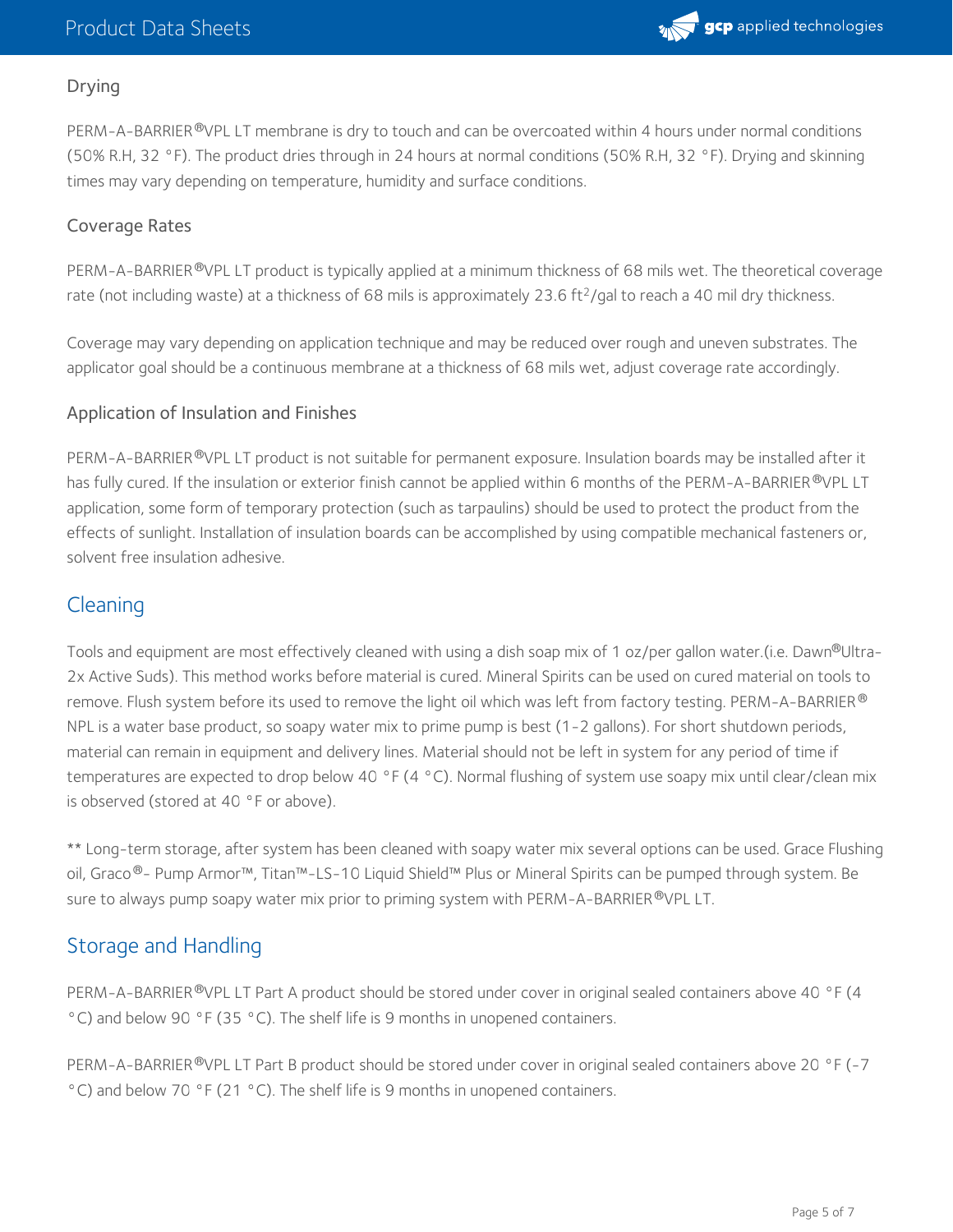

PERM-A-BARRIER®VPL LT (mixed, final product) should be stored under cover in containers above 20 °F (-7 °C) and below 70 °F (21 °C). Once PERM-A-BARRIER ®VPL LT Part A and PERM-A-BARRIER ®VPL LT Part B have been mixed together, the shelf life is 4 weeks and the unused mixed product must be properly disposed of after this time period.

Store opened containers with plastic protective liner covering the material.

## Limitations

PERM-A-BARRIER <sup>®</sup>VPL LT membrane should not be used in areas where it will be permanently exposed to sunlight, weather or traffic. Maximum UV exposure period is 6 months. For indirect or intermittent UV exposure applications, refer to PERM-A-BARRIER®VPO.

Do not apply PERM-A-BARRIER®VPL LT membrane in wet weather. The product should not be applied if rain or snow is expected within 24 hrs.

PERM-A-BARRIER®VPL LT Part A product should be kept from freezing as it is subject to freezing at temperatures below 32 °F (0 °C).

Finished and exposed surfaces should be protected from overspray.

PERM-A-BARRIER®VPL LT product should be installed over S100 Sealant at exterior sheathing panel joints only.

PERM-A-BARRIER®VPL LT membrane should not be used in waterproofing applications in hydrostatic condition.

PERM-A-BARRIER®VPL LT product is not compatible with petroleum solvents, fuels and oils, materials containing creosote, pentachlorophenol or linseed oil. It has a maximum in-service temperature of 160 °F (71.1 °C).The shelf life is 9 months in unopened containers.

## Physical Properties

| <b>PROPERTY</b>                       | <b>TYPICAL VALUE</b>                                                        | <b>TEST METHOD</b>  |
|---------------------------------------|-----------------------------------------------------------------------------|---------------------|
| Color                                 | Green                                                                       |                     |
| Solids content by volume              | 59% (approx.)                                                               |                     |
| Drying time @ 50% R.H., 68°F1         | 4 hours - tack free                                                         |                     |
|                                       | 24 hours - fully dry                                                        |                     |
| Water resistance of in-place membrane | Pass                                                                        | ASTM E331           |
| Air permeance                         | <0.02 L/s·m <sup>2</sup> @ 75 Pa (<0.004 cfm/ft <sup>2</sup> @ 1.57<br>psf) | <b>ASTM E2178</b>   |
| Assembly air permeance                | Pass                                                                        | <b>ASTM E2357</b>   |
| Water vapor transmission              | <0.02 L/s·m <sup>2</sup> @ 75 Pa (<0.004 cfm/ft <sup>2</sup> @ 1.57<br>psf) | ASTM E96 - Method B |